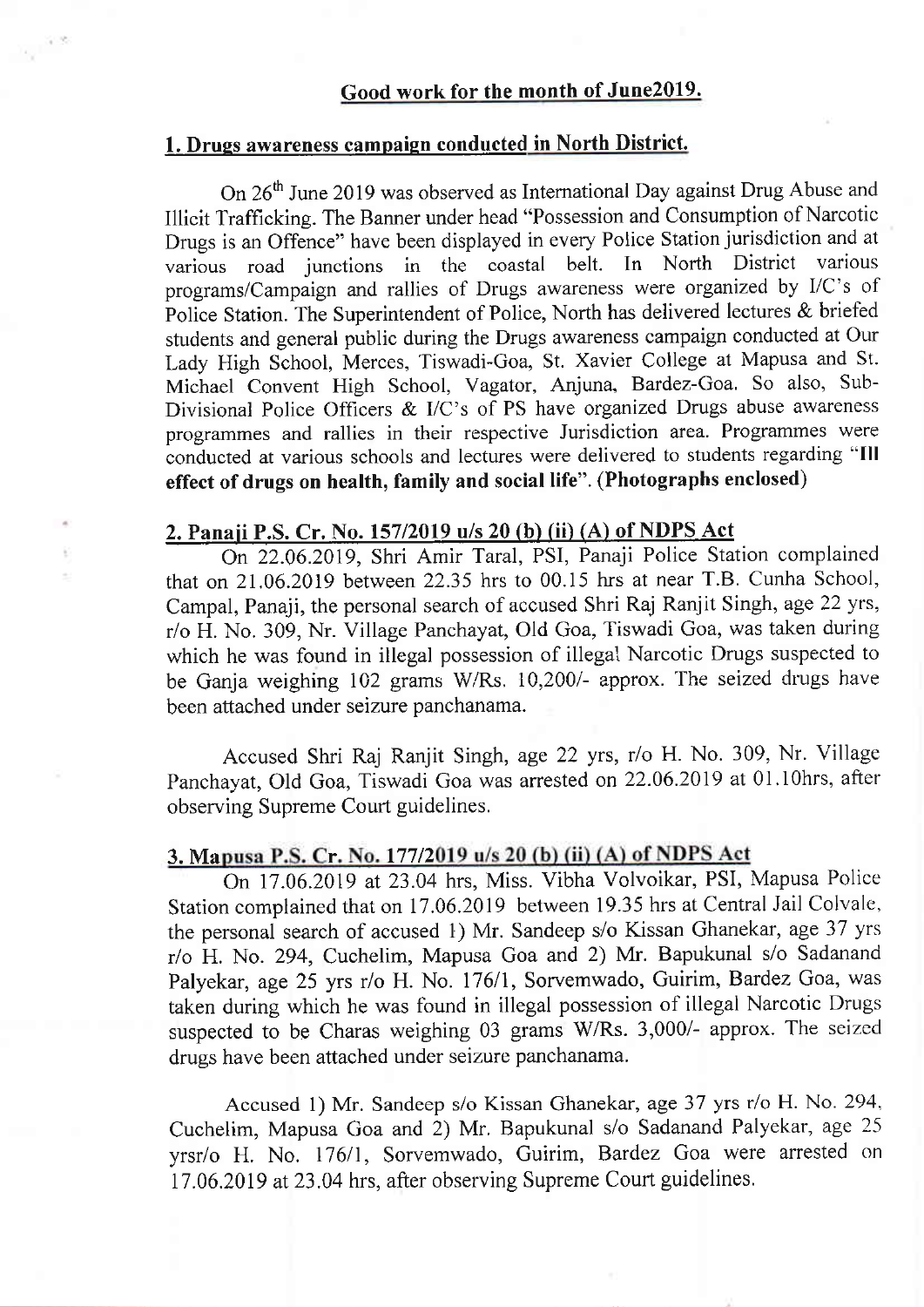## 4. Calangute P.S. Cr. No. 145/2019  $u/s$  20 (b) (ii) (A) of NDPS Act.

on 16.06.2019 at 06.00 hrs, LPSI Deepa Deykar, calangute Police station complained that on 16.06.2019 between 02.45 hrs to 04.45 hrs at near Jambleshwar Temple, Ximer, Candolim Bardez Goa, the personal search of accused Vinit Kumar s/o Dharamchand Kumar, age 30 yrs r/o c/o DD-5, Casa Natasha Building, Gaurawado, Calangute, Batdez Goa n/o Haryana, was taken during which he was found in illegal possession of illegal Narcotic Drugs suspected to be Ganja weighing 53 grams W/Rs. 5,500/- approx. The seized drugs have been attached under seizure panchanama.

Accused Vinit Kumar s/o Dharamchand Kumar, age 30 yrs r/o c/o DD-5, Casa Natasha Building, Gaurawado, Calangute, Batdez Goa n/o Haryana was arrested on 16.06.2019 at 06.00 hrs, after observing Supreme Court guidelines.

### 5. Calangute P.S. Cr. No. 141/2019 u/s 20 (b) (ii) (A) of NDPS Act

On 09.06.2019, Pragati Malik, LPSI, Calangute Police Station complained that on 09.06.2019 between 04.00 hrs to 05.30 hrs at near Zambleshwar Temple, Ximer, Candolim, the personal search of accused Francisco Julius s/o Joao Anthonio Lopes, age 29 yrs, r/o 1163, Escrivavwaddo, Opp.to Malini Garage, Candolim, Bardez Goa, was taken during which he was found in illegal possession of illegal Narcotic Drugs suspected to be Heroin weighing 05 grams WRs. 20,000/- approx. The seized drugs have been attached under seizure panchanama.

Accused Francisco Julius s/o Joao Anthonio Lopes, age 29 yrs, r/o I 163, Escrivavwaddo, Opp.to Malini Garage, Candolim, Bardez Goa was arrested on 09.06.2019 at 07.00 hrs, after observing Supreme Court guidelines.

### 6. Calangute P.S. Cr. No. 138/2019 u/s 20 (b) (ii) (A) of NDPS Act

On 05.06.2019, Shri Laxi Amonkar, PSI, Calangute Police Station complained that on 05.06.2019 between 04.15 hrs to 06.00 hrs at near Revasa Resort, Maddovaddo, Calangute, the personal search of accused Stipenson s/o Jivaratna Takiri, age 23 yrs, r/o c/o Revasa Resort, Maddovaddo, Calangute, N/o. Housing Board, Gunupur, Rayagada, Odisha, was taken during which he was found in illegal possession of iliegal Narcotic Drugs suspected to be Ganja weighing 505 grams W/Rs. 25,000/- approx. The seized drugs have been attached under seizure panchanama.

Accused Stipenson s/o Jivaratna Takiri, age 23 yrs, r/o c/o Revasa Resofl, Maddovaddo, Calangute, N/o. Housing Board, Gunupur, Rayagada, Odisha was arrested on 05.06.2019 at 07.15 hrs, after observing Supreme Court guidelines.